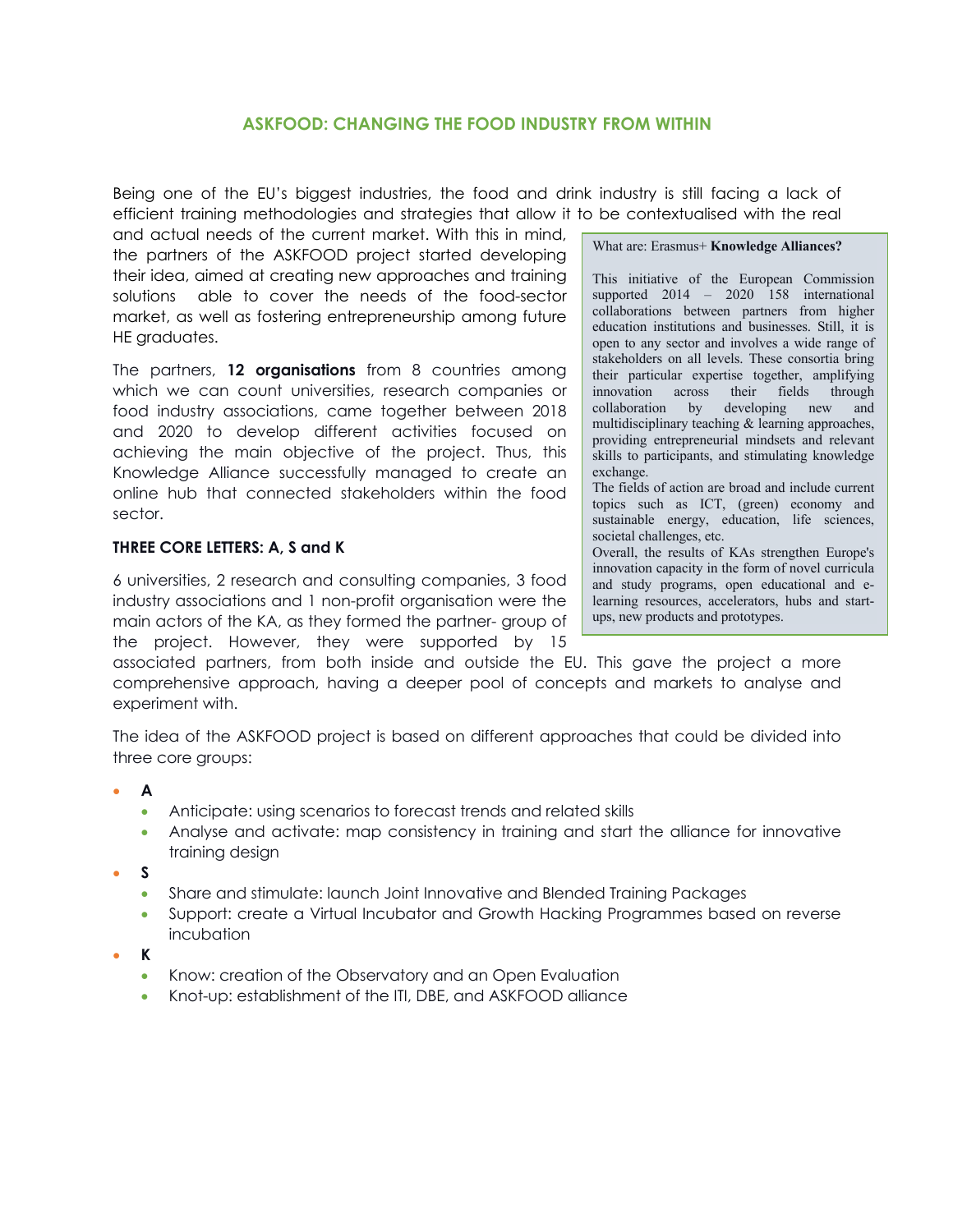"Thanks to the wide range of associated partners, the project has a more comprehensive approach, having a deeper pool of markets to analyse and experiment with."

Due to the focus on these three groups of actions, the partnership was able to develop the project as expected and achieve important results to tackle the difficulties encountered in the actual food-sector. Thus, the partnership first

gathered and analysed emerging skills needs, trends and demands to guarantee training methodologies adapted to the real context of the market. This was also a way to foster employment and ensure that supply and demand are balanced. After this first step, they worked towards trying and testing out new forms of training strategies, which would end up leading to innovative approaches. Thus, they were able to improve the training and educational practices already in existence, as well as creating new ones in the sector, adapting them to the needs not only of the market but also those of the current students. This was done through the **Reversed Incubator**, which allowed them to create a learning environment that promoted innovation and entrepreneurial mind-sets among students.

#### **OBSERVATORY OF RESOURCES**

The **ASKFOOD Observatory**, one of the main results of the project, is available and open for any registered user that wants to make use of its resources or contribute to them. It is a multisector and independent space where professionals and experts have the opportunity to create new networks, with the main aim of favouring and promoting innovation in the field of training and education within the food-sector. The Observatory monitors and analyses the latest news in the field, and acts as a **Community of Practice**, offering users different resources such as relevant news and documents (e.g., journals, academic articles, etc.), links to e-learning tools, virtual tools, or materials for educators designed to help them improve their own skills.

---

*For further information on the Alliance, please consult the following links: ASKFOOD official website: https://www.askfood.eu/ The ASKFOOD Observatory: https://www.askfood-observatory.net/*

*Contact: ppittia@unite.it* (Project Coordinator) *askfood.secretariat@unite.it* (ASKFOOD Secretariat)

# **Questions to the Project Coordinators**

### How (and in what moment of your lives) did you develop the idea for ASKFOOD?

The ASKFOOD project proposal was developed based on the main outcomes of a previous Erasmus+ project, the EU FoodSTA, coordinated by the BOKU University (Vienna, AT). Despite the important results, some partners identified the importance of the development of alternative new, innovative and modern tools. This had two different aims: to identify future skills needs and professional trends of the job market in the continuously changing food manufacturing sector, and to pilot disruptive training methodologies to enhance the entrepreneurial skills and capabilities of the future generation of food technologies in a closer academia-business interplay.

The project thus planned to include activities allowing us to go beyond the conventional approaches in addressing these needs. In parallel, these activities would promote, thanks to the